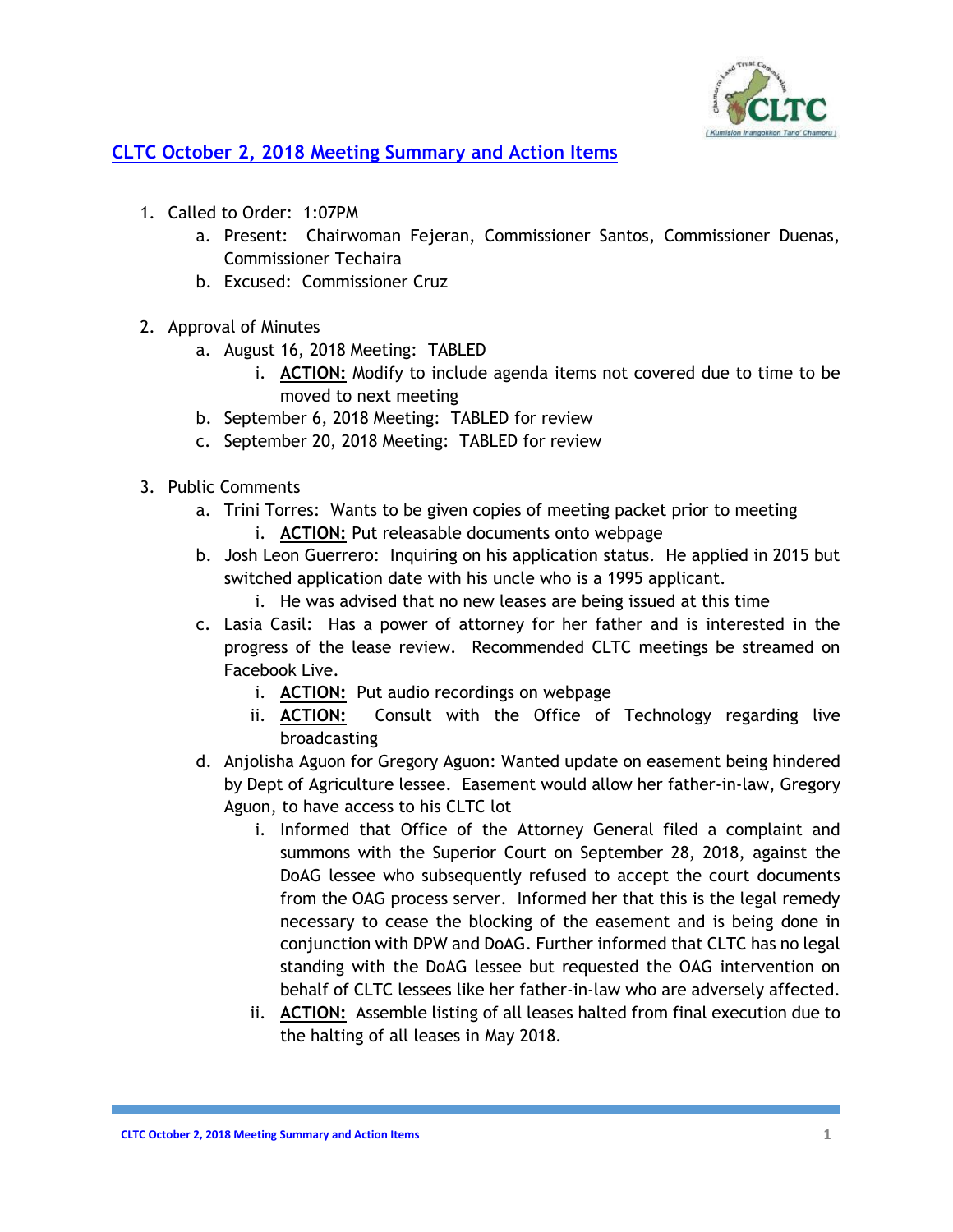

- 4. CLTC Resolution No. 2018-08 CLTC Ratification of Residential and Agricultural Leases
	- a. Memorializes the board approval by motion at the September 20,2018 meeting to ratify 2,877 residential and agricultural leases categorized as
		- i. 1995 Original Applicants with Leases
		- ii. Transferred Leases Permitted by PL 23-38
		- iii. 1996 and After Applicants with Leases
	- b. Motion to approve: **PASSED** unanimously
	- c. Resolution to be transmitted to the Guam Legislature to include listing of 2,877 leases and packet of lease review
- 5. CLTC Resolution No. 2018-10 Request for Legislative Validation of Ratified Residential and Agricultural Leases; and, for Legislative Authorization and Ratification of Leases Issued from Switch Application Date & Time
	- a. Requests Guam Legislature to **validate** those 2,877 residential and agricultural leases ratified by the CLTC board of commissioners, as memorialized in CLTC Resolution No. 2018-08
	- b. Requests Guam Legislature to **authorize and ratify** the 102 residential and agricultural leases issued from switched application date and time which the CLTC board of commissioners are not authorized to ratify
	- c. Motion to approve: **PASSED** unanimously
	- d. Resolution to be transmitted to the Guam Legislature to include listing of 102 leases and their associated staff reports
- 6. Review of 21 GCA, Chapter 75; and, The Senator Paul Bordallo Rules and Regulations for the Chamorro Land Trust Commission, enacted as Public Law 23-38
	- a. Board of Commissioners, with advice from the Administrative Director, Legal Counsel, and staff, reviewed the two laws to recommend changes to the Guam Legislature that would modify them to be more practical and to prevent the issues currently entangling the issuance of leases. Items discussed included:
		- i. Beneficiary designation
		- ii. Clarification on applicant's declination of offered property
		- iii. Transferring or switching application rights
		- iv. Intent to award notices and publication
		- v. Board approval of listing of eligible applicants ready to be assigned a lease
	- b. Due to time, review will continue at the next meeting. No board action taken.
- 7. Review of pending legislation affecting CLTC
	- a. Bill No. 336-34, UOG Hatchery Land Expansion
		- i. CLTC **PASSED** motion requesting modifications of the bill to include:
			- 1. UOG must survey of the desired land to be taken, if approved